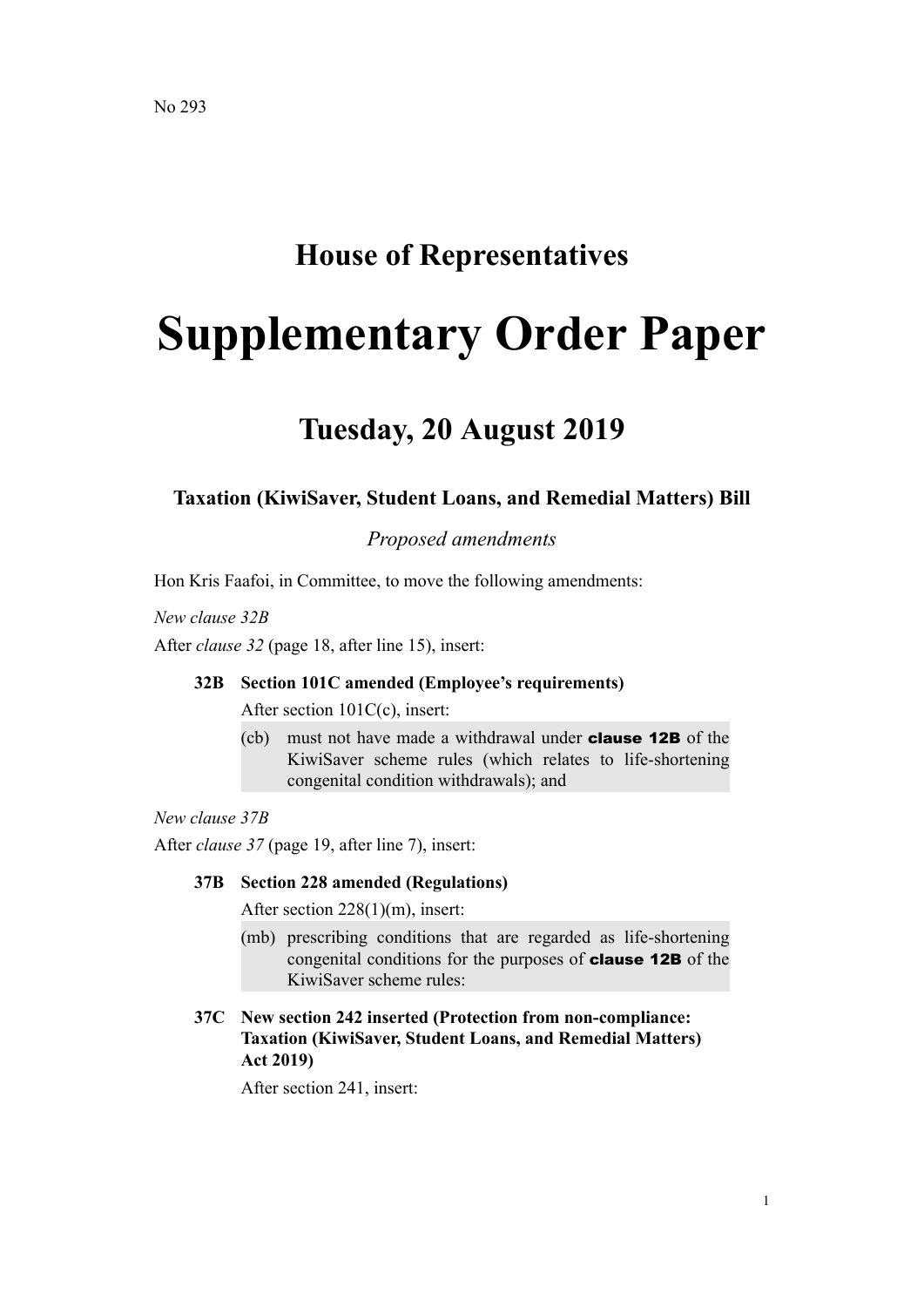# **242 Protection from non-compliance: Taxation (KiwiSaver, Student Loans, and Remedial Matters) Act 2019**

Non-compliance with an enactment related to securities is ignored if the non-compliance—

- (a) results from the enactment of sections 32B, 37B, 38, 107B, and 113B of the Taxation (KiwiSaver, Student Loans, and Remedial Matters) Act 2019; and
- (b) relates to a product disclosure statement, or to information lodged on the relevant disclosure register, under the Financial Markets Conduct Act 2013; and
- (c) the period of the non-compliance ends before 31 January 2021.

# *Clause 38*

After *subclause (1)* (page 19, after line 17), insert:

(2) In schedule 1, after clause 12, insert:

# **12B Withdrawal in cases of life-shortening congenital conditions**

- (1) A member may apply under this clause for a withdrawal, in addition to a withdrawal on the grounds of serious illness under clause  $11(1)(g)$  or 12, when the member suffers from a condition—
	- (a) that is identified as a life-shortening congenital condition by a regulation made under section 228(1)(mb) (a **listed condition**); or
	- (b) for which the member has medical evidence to verify that the congenital condition is expected to reduce life expectancy below the New Zealand superannuation qualification age for the member or for persons in general with the condition (a **non-listed condition**).
- (2) The member may apply under **clause 13** for a congenital condition withdrawal to the manager (in the case of a restricted KiwiSaver scheme) or supervisor (in the case of any other KiwiSaver scheme) if,—
	- (a) for a listed condition, the manager or the supervisor, as applicable, is satisfied that medical evidence has been provided to verify that the member suffers from the condition:
	- (b) for a non-listed condition, the manager or the supervisor, as applicable, is satisfied that medical evidence has been provided to verify that—
		- (i) the condition is a life-shortening congenital condition for the member or for persons in general with the condition; and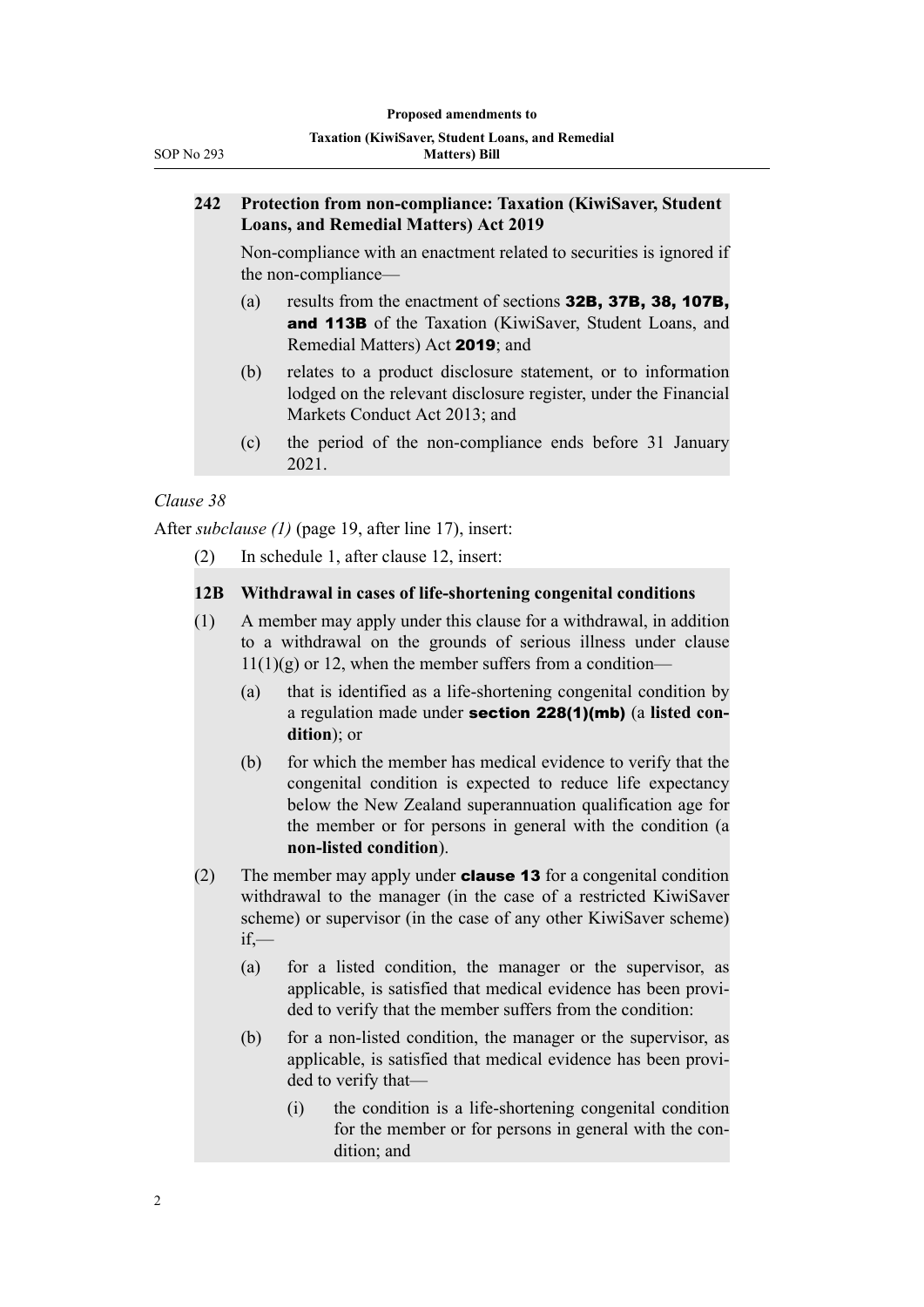- (ii) the member suffers from the condition.
- (3) The member may choose—
	- (a) the date of a withdrawal under this clause:
	- (b) the amount of the congenital condition withdrawal, which may be up to the value of their accumulation.
- (4) For the purposes of the KiwiSaver scheme rules, a member who makes a congenital condition withdrawal is treated as if they have reached the New Zealand superannuation qualification age referred to in clause 4(1).
- (5) A withdrawal under this clause does not prevent a member continuing in paid employment. However, no Crown contribution or compulsory employer contribution is payable in relation to the member's continuing contributions.
- (6) In this clause, **life-shortening congenital condition** means a condition that—
	- (a) is identified as a life-shortening congenital condition by a regulation made under section 228(1)(mb):
	- (b) exists for a person from the date of their birth and is likely to reduce the person's life expectancy below the New Zealand superannuation qualification age.
- $(3)$  In clause  $13$ ,—
	- (a) replace the clause heading with "**Application for withdrawal for significant hardship, serious illness, or lifeshortening congenital condition**":
	- (b) in subclause (1), replace "clause 10 or 12" with "clause 10, 12, or 12B":
	- (c) after subclause (1B), insert:
- (1C) The application by a member for a withdrawal under **clause 12B** must include—
	- (a) a completed statutory declaration that the member does not intend to continue in full-time paid employment, or to accept full-time paid employment in the future, and wishes to make a congenital condition withdrawal; and
	- (b) medical evidence that is sufficient to verify that the member suffers from—
		- (i) a listed condition:
		- (ii) a non-listed condition that is a life-shortening congenital condition.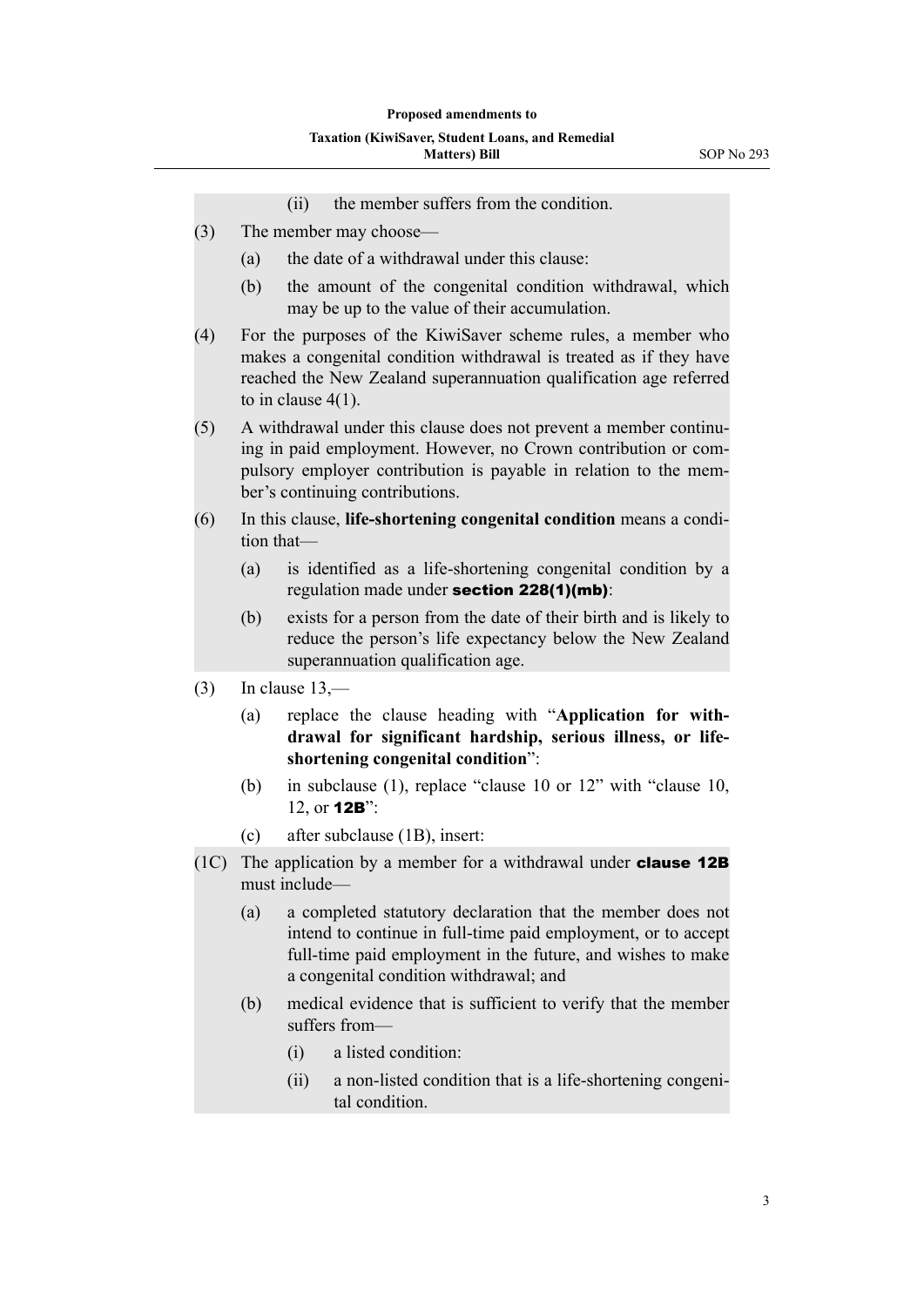SOP No 293

*New clause 107B*

After clause 107 (page 39, after line 12), insert:

## **107B Section MK 2 amended (Eligibility requirements)**

After section MK 2(1)(c), insert:

(cb) they must not have made a withdrawal under **clause 12B** of the KiwiSaver scheme rules (which relates to life-shortening congenital condition withdrawals); and

*New clause 113B*

After clause 113 (page 42, after line 13), insert:

#### **113B Schedule 28 amended (Requirements for complying fund rules)**

In clause 1(b), replace "9, and  $17$ " with "9, **12B**, and  $17$ ".

# **Explanatory note**

This Supplementary Order Paper creates a new withdrawal category in the KiwiSaver Act 2006 that would allow members with life-shortening congenital conditions to withdraw their savings early. A member would be able to apply for a withdrawal under this new category if they have medical evidence to verify that they have a condition that is listed in regulations. Alternatively, they would be able to apply if they have medical evidence to verify that they have a condition that is a life-shortening congenital condition.

The new rules would apply to both KiwiSaver schemes and complying funds.

For the purposes of compliance with financial markets requirements related to product disclosure statements, providers would be provided a grace period, ending on 31 January 2021, to allow them to make the required changes.

#### **Departmental disclosure statement**

The Inland Revenue Department is required to prepare a disclosure statement to assist with the scrutiny of this Supplementary Order Paper. The disclosure statement provides access to information about any material policy changes to the Bill and identifies any new significant or unusual legislative features of the Bill as amended.

A copy of the statement can be found at [http://disclosure.legislation.govt.nz/sop/](http://disclosure.legislation.govt.nz/sop/government/2019/293) [government/2019/293](http://disclosure.legislation.govt.nz/sop/government/2019/293)

## **Regulatory impact assessment**

The Ministry of Business, Innovation & Employment produced a regulatory impact assessment on 14 June 2019 to help inform the new policy decisions taken by the Government relating to the contents of this Supplementary Order Paper.

A copy of this regulatory impact assessment can be found at—